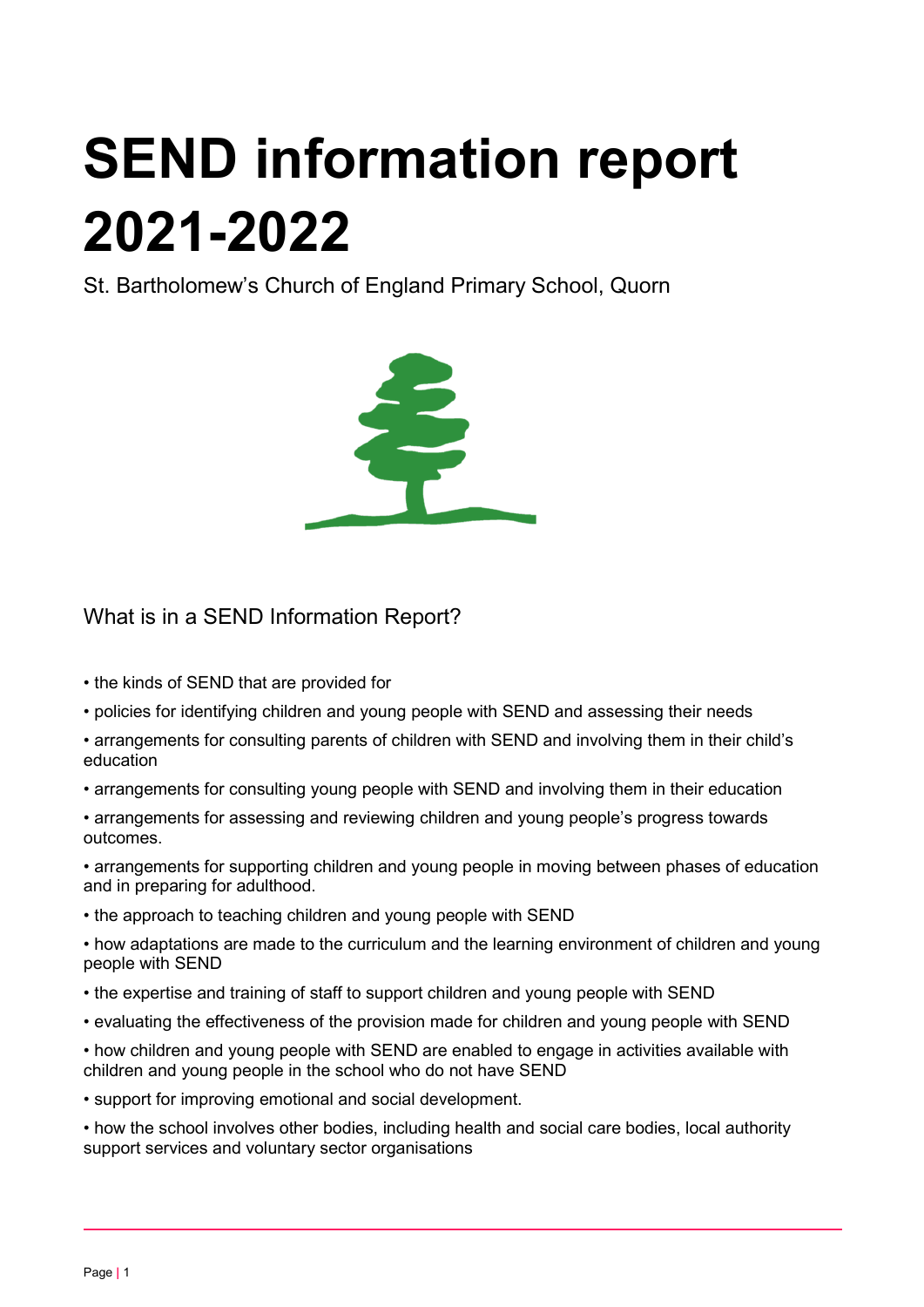• arrangements for handling complaints from parents of children with SEND about the provision made at the school

## Our Mission:

At St. Bart's we have a very clear Mission Statement:

## "To provide a high quality, nurturing and inclusive learning environment which promotes and celebrates high standards of progress and attainment in academic, sporting and creative learning as well as making a positive difference to everyone's mental health and well-being."

This is based around providing the children with a high quality, nurturing and inclusive learning environment that allows the children to grow as individuals, achieving their personal goals. As part of our focus upon providing an inclusive education, we have a support system in place for children with additional needs. This is based around communication between our Special Educational Needs Coordinator (SENDCo), parents and teachers. This allows us to fully support the needs of all children at school and there is also opportunity for parents to support at home too.

## SEND in our school

The SEND register is regularly reviewed and updated.

| Number of children in school                    | $533*$ |
|-------------------------------------------------|--------|
| Number of SEND pupils                           | $90*$  |
| Number of pupils with EHCP/Intervention Funding | $14*$  |

\*March 2022

## The kinds of SEND that are provided for

Our school currently provides additional and/or different provision for a range of needs, including:

- Communication and interaction, for example, autistic spectrum disorder, speech and language difficulties
- Cognition and learning, for example, dyslexia, dyspraxia
- Social, emotional and mental health difficulties, for example, attention deficit hyperactivity disorder (ADHD)
- Sensory and/or physical needs, for example, visual impairments, hearing impairments, processing difficulties, epilepsy

#### Identifying pupils with SEND and assessing their needs

In our school, we are constantly striving to meet pupils' needs. Through termly progress meetings between teachers and the Senior Leadership Team, pupils who are not making the expected progress are identified and additional support to try to improve learning will be put in place. Through quality first teaching and appropriate differentiation, class teachers will adapt the learning to support the child. The class teacher will communicate with the child's parents to ensure there is a shared understanding of the child's needs.

Where a pupil's progress continues to be less than expected, the class teacher will meet with the SENDCo to discuss the child's needs. There will be a review of interventions so far and a 'Green Initial Concerns' Form completed by the Class Teacher, with consultation with the parents and the pupil if possible. When the SENDCo has received the form, the requirement for additional assessments will be ascertained. A decision will be made as to whether a child requires "additional or different from" provision in order for their needs to be met and progress made. Parents are then invited to attend a meeting to discuss the need for special educational provision and share their thoughts and views about their child. The child's views (if appropriate)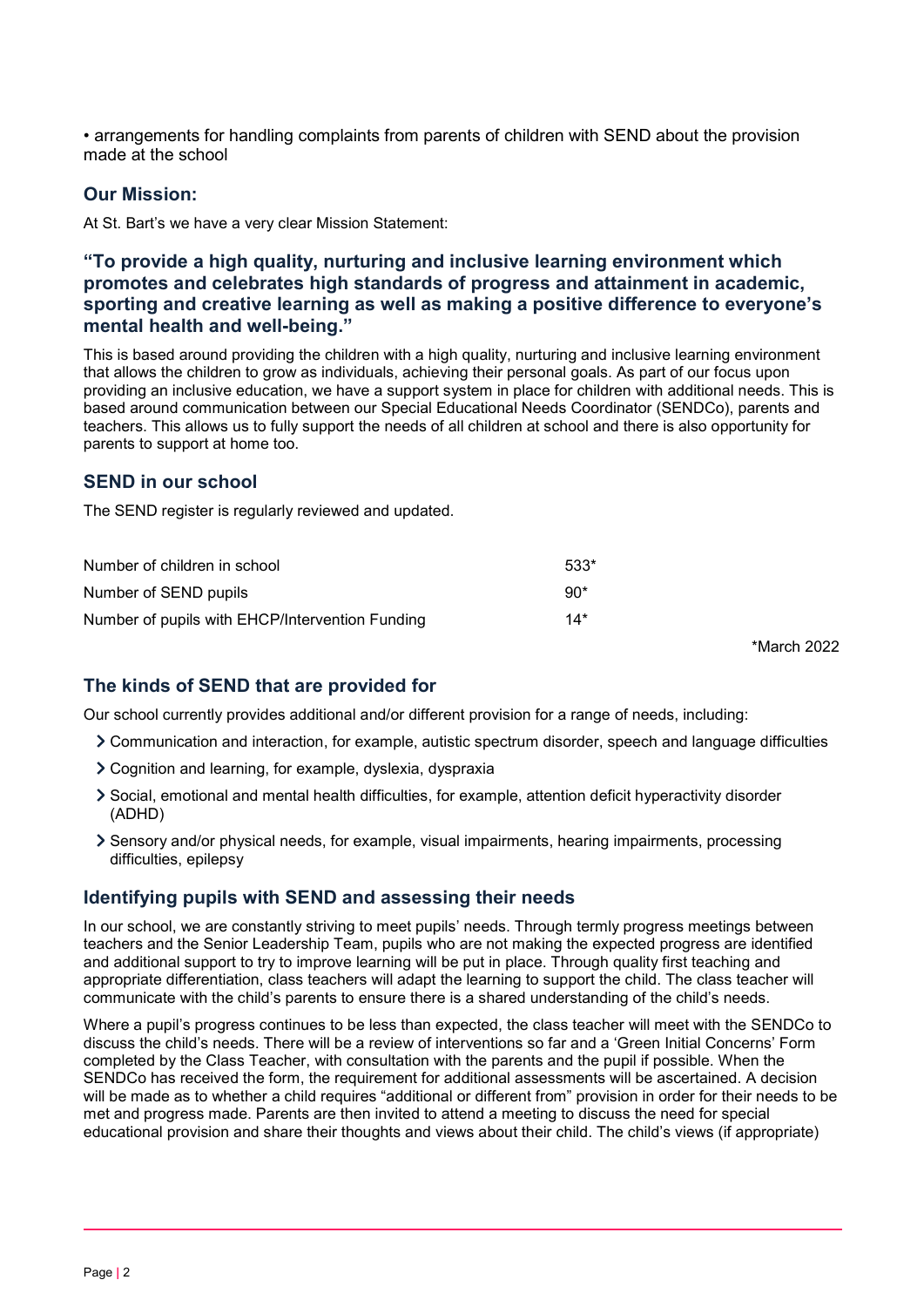will also be sought. In consultation with parents, the child will be placed on the SEND Register at SEN Support level.

Class teachers will make regular assessments of progress for all pupils and identify those whose progress:

- $\geq$  Is significantly slower than that of their peers starting from the same baseline
- Fails to match or better the child's previous rate of progress
- Fails to close the attainment gap between the child and their peers
- Widens the attainment gap

This may include progress in areas other than attainment, for example, social and emotional needs.

Slow progress and low attainment will not automatically mean a pupil is recorded as having SEND.

When deciding whether special educational provision is required, we will start with the desired outcomes, including the expected progress and attainment, and the views and the wishes of the pupil and their parents. We will use this to determine the support that is needed and whether we can provide it by adapting our core offer, or whether something different or additional is needed.

## Consulting and involving pupils and parents

Our school is fully committed to a meaningful relationship with parents of children with Special Educational Needs. As a school, we will endeavour to ensure parents are as fully involved as possible about decisions about their child. We will provide them with the information and support necessary for their thoughts and views to be taken into account and valued.

The school will do this in the following ways:

- Always making parents feel welcome and actively listening to their aspirations, wishes and concerns for their child. We aim to instil confidence and build meaningful partnerships.
- The SENDCo aims to operate an "Open door" policy and is available for meetings by appointment.
- Signposting parents to wider support, information and services pertinent to their child's SEND needs by ensuring they know how to access Leicestershire's Local Offer and SENDIASS (formerly Parent Partnership Service).
- The school will endeavour to support and guide parents with their child's learning and development at home.
- Class teachers will endeavour to develop positive relationships with parents and communicate any concerns regarding pupil's progress at the earliest opportunity.
- A child's Small Step Targets will be shared with parents termly, with the previous targets being reviewed and new targets set which identify how to support the child and their learning. The parents can then support their child at home.

Our school recognises that all pupils have the right to be involved in making decisions about their education and learning and exercising choice. We aim to develop pupils' self-advocacy skills to support them successfully as they transfer to each new phase of their education. We will endeavour to help pupils communicate their own interests, aspirations, needs and rights. This will aid them to make informed decisions about their learning and future choices.

The school will do this in the following ways:

- Self-knowledge: Working with parents and the young person, we will support pupils to understand their strengths, needs and approaches to learning which are particularly successful for them. We will encourage them to have the confidence to voice their hopes, aspirations and concerns.
- Wherever possible, and in an age appropriate manner, pupils with SEND will be encouraged to make decisions about future support and provision they feel they need to enhance their learning.
- All staff will actively listen to and address any concerns raised by the children themselves.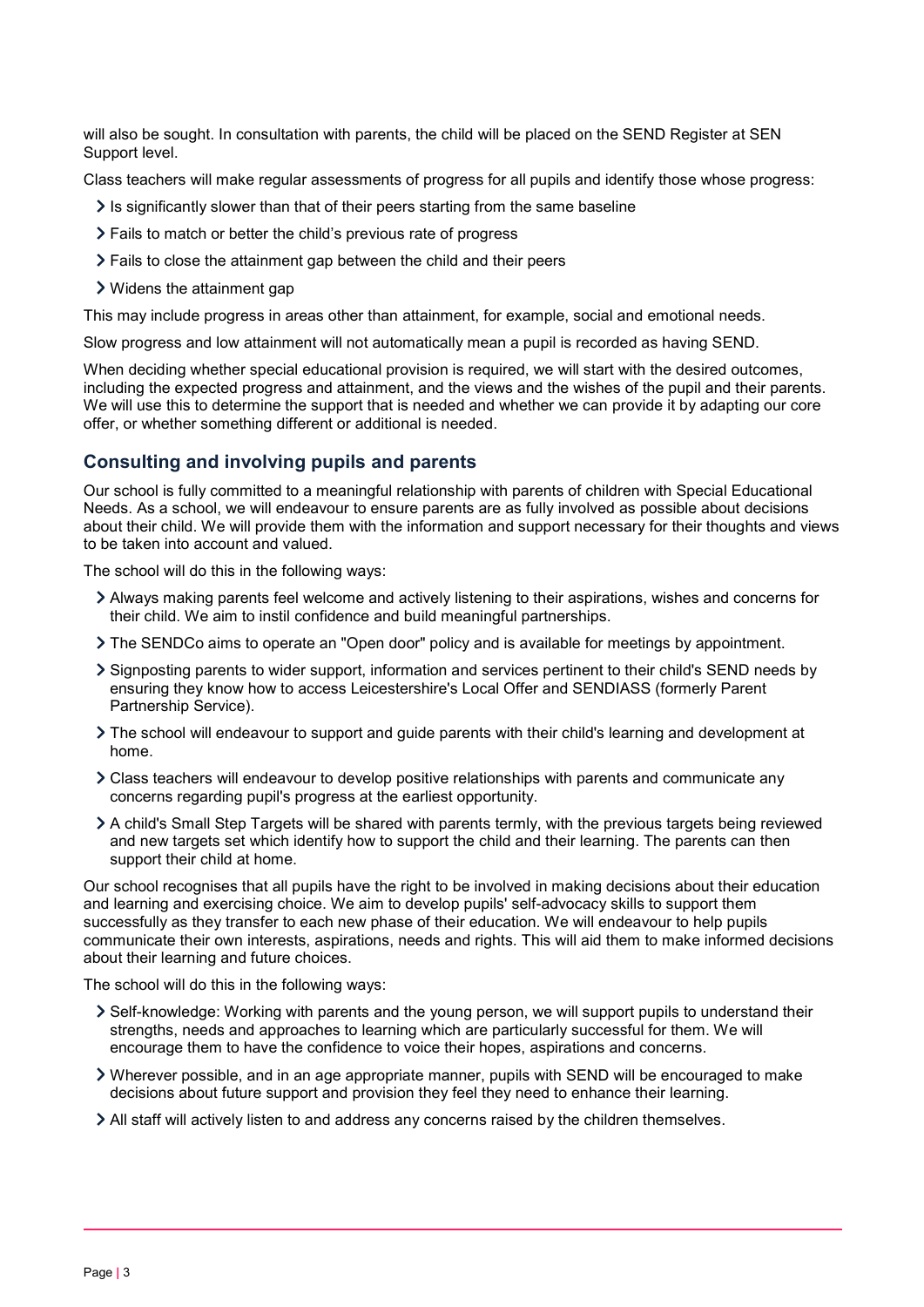## Assessing and reviewing pupils' progress towards outcomes

We will follow the graduated approach and the four-part cycle of **assess, plan, do, review**.

The class teacher will work with the SENDCo to carry out an analysis of the pupil's needs. This will draw on:

- The teacher's assessment and experience of the pupil
- Their previous progress and attainment or behaviour
- Other teachers' assessments, where relevant
- $\geq$  The individual's development in comparison to their peers and national data
- > The views and experience of parents
- > The pupil's own views
- Advice from external support services, if relevant

The assessment will be reviewed regularly.

All teachers and support staff who work with the pupil will be made aware of their needs, the outcomes sought, the support provided, and any teaching strategies or approaches that are required. We will regularly review the effectiveness of the support and interventions, and their impact on the pupil's progress.

## Supporting pupils moving between phases and preparing for adulthood

When children start in Reception, visits are carried out to any previous settings to learn more about individual children and to ensure transfer to our school is as smooth as possible. Parents and children are invited to attend our induction programme in the summer term before they start school in August/September. If/when COVID restrictions allow, we offer to visit children in their home setting prior to their starting school.

When children transfer from one class to another, or move to another school, we ensure:

- Transfer of all written records, including a full history of information collated about your child.
- They have opportunities to visit their new classroom/school and meet their new teacher/teachers.
- $\geq$  If necessary, additional individual arrangements are put in place to ensure a seamless move, such as additional transition/induction visits or a transition mentor.
- $\geq$  If a child is due to transfer to a specialist provision, we will work closely with the specialist setting to ensure a tailored transition programme.

## Our approach to teaching pupils with SEND

The class teacher remains responsible and accountable at all times for the progress and development of all children in their class. Quality First Teaching (QFT) is always seen as the first step in responding to pupils; who may have SEND. QFT is high quality, inclusive teaching for all pupils in a class. QFT includes differentiated and personalised learning to support SEND pupils in class and ensures all children and young people can progress in their education and wider development.

## Adaptations to the curriculum and learning environment

We make the following adaptations to ensure all pupils' needs are met:

- Differentiating our curriculum to ensure all pupils are able to access it, for example, by grouping, 1:1 work, teaching style, content of the lesson, etc.
- Adapting our resources and staffing
- Using recommended aids, such as assistive technology, coloured overlays, visual timetables, larger font, etc.
- Differentiating our teaching, for example, giving longer processing times, pre-teaching of key vocabulary, reading instructions aloud, etc.

We also provide the following interventions: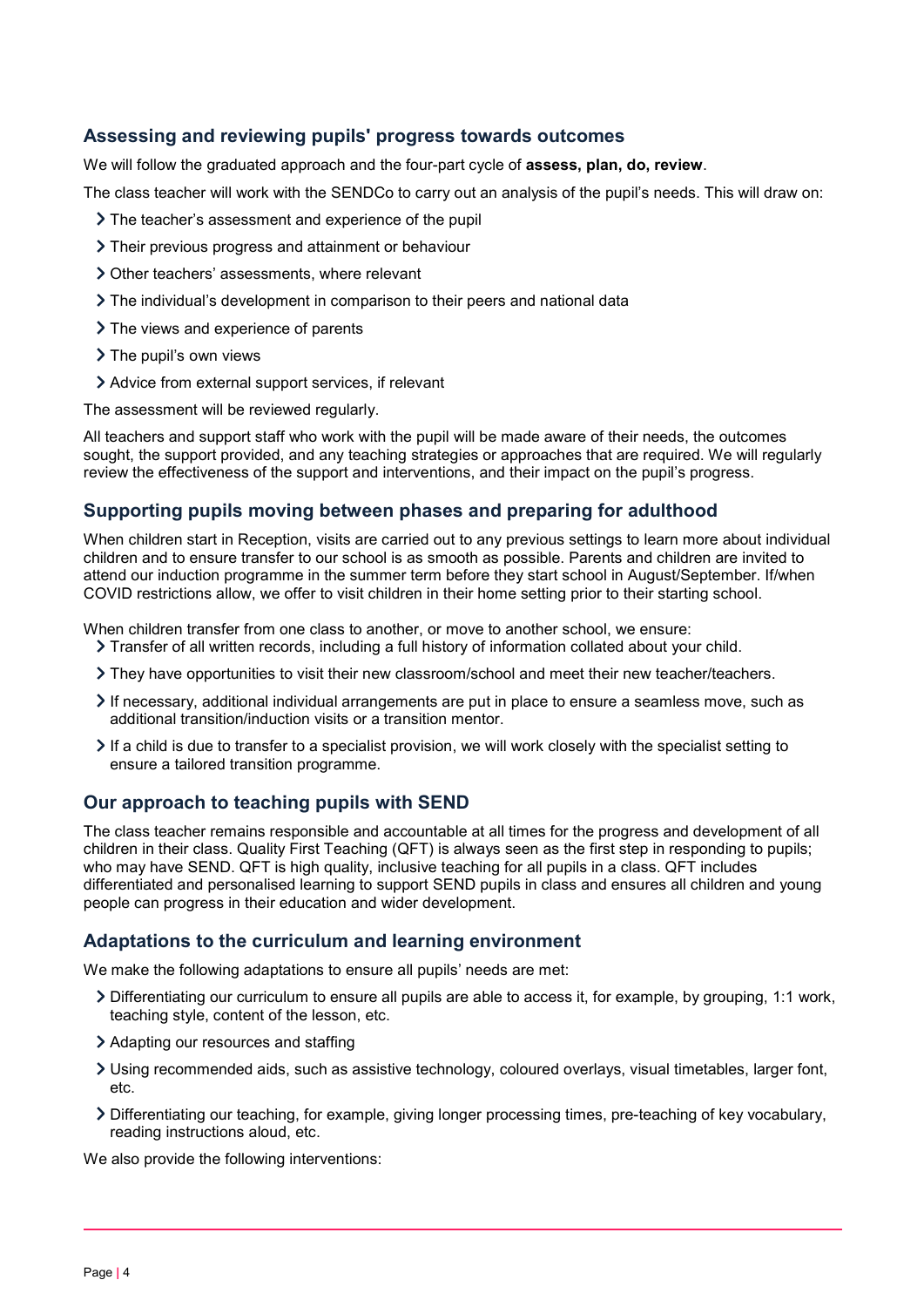| <b>Communication and</b><br><b>Interaction</b>                | <b>Cognition and Learning</b>                                  | Social, Emotional and<br><b>Mental Health</b> | Sensory and/or<br><b>Physical</b>                          |
|---------------------------------------------------------------|----------------------------------------------------------------|-----------------------------------------------|------------------------------------------------------------|
| Language for Thinking                                         | Toe by Toe                                                     | Nurture Group                                 | <b>Engaging Eyes</b>                                       |
| Speech and Language<br>Therapy programmes<br>Friendship Group | Wave 3 Literacy                                                | <b>ELSA</b>                                   | <b>Warwickshire Fine Motor</b><br><b>Control Programme</b> |
|                                                               | Dyslexia Gold                                                  | Social Communication<br>Group                 | Dough Disco                                                |
|                                                               | Direct Instruction-                                            |                                               |                                                            |
| Social Communication<br>Group                                 | <b>Precision Teaching</b>                                      | <b>Think Wise</b>                             | <b>Sensory Circuits</b>                                    |
|                                                               | Plus 1                                                         |                                               |                                                            |
|                                                               | Power of 2                                                     |                                               |                                                            |
|                                                               | <b>Times Table Tutor</b>                                       |                                               |                                                            |
|                                                               | Hertfordshire<br><b>Phonological Awareness</b><br>Intervention |                                               |                                                            |
|                                                               | Enable oral blending                                           |                                               |                                                            |
|                                                               | Enable GPC                                                     |                                               |                                                            |
|                                                               | Enable Blending for<br>reading                                 |                                               |                                                            |
|                                                               |                                                                |                                               |                                                            |

A few children may have specific barriers to their learning that cannot be overcome through Quality First Teaching and intervention groups, and may need extra specialist support from a professional outside of school.

If you, your child's teacher or the SENDCo have identified your child as needing extra specialist support:

- You would be asked to come to a meeting to discuss your child's progress and help plan possible ways forward.
- You may be asked to give your permission to the school to refer your child to a specialist service.

This will help the school better understand your child's particular needs and be able to support their learning in school. The specialist professional will work with your child to understand their needs and make recommendations, which may include:

- Making changes to the way your child is taught in class
- A programme of work to use in school
- $\geq$  A group set up by the professional and then run by the school staff
- Working directly with outside professionals

A few children have an Education, Health and Care Plan. This type of support is available for children whose learning needs are severe, complex or lifelong. This means that your child needs a high level of individual or small group teaching support which cannot be provided from the school budget. Usually your child will also need specialist support from a professional outside the school.

An EHCP is a legal plan which grants the pupil and family additional funding to help support their learning in school. Usually, the funding is given to schools to use and implement in the best way to support the individual.

You can find more information about EHCPs from our school SENDCo or via the Local Offer: www.leics.gov.uk/local\_offer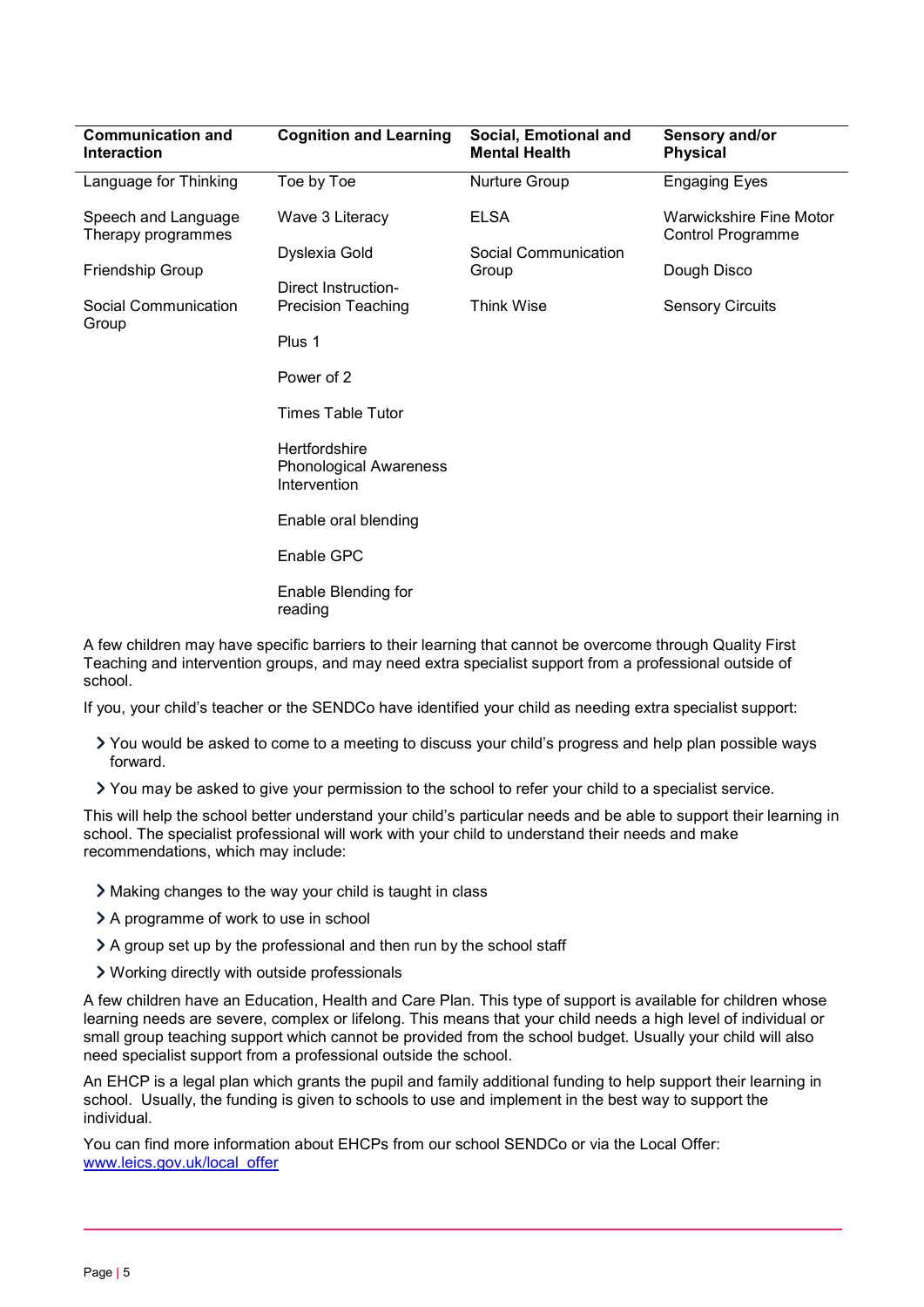## Expertise and training of staff

In order to maintain and develop the quality of teaching and provision to respond to the strengths and needs of all pupils, all staff are encouraged to undertake training and development. Training needs of staff are identified through the school's self-evaluation process and are linked to the needs of the pupils and provision to support them.

Our SENDCo is a qualified Teacher and holds the National Award for SEN Coordination. They have worked as a Class Teacher, SEND Teacher and SENDCo in both mainstream and independent settings. They are allocated 4 days a week to manage SEND provision.

We have a team of 28 classroom support staff - made up of 2 Nursery Nurses, 23 Learning Support Assistants and 4 higher level teaching assistants (HLTAs) who are trained to deliver SEN provision.

We are also pleased to offer the ELSA Programme in our school, an initiative developed and supported by Educational Psychologists. Our ELSA is Mrs Williams.

In the last academic year, relevant staff have received training in Making Sense of Autism (AET Tier 1), Enable Phonics interventions, Team Teach, Think Wise and Precision Teaching.

## Securing equipment and facilities

Children with SEND are closely monitored and when a need is identified, the class teacher and SENDCo work together to identify resources available to meet their needs. The SENDCo and the Head teacher monitor the allocation of resources across the school, identifying areas of need and support provided in each year group/phase.

When making a decision about the support a child receives, the school will also take the following criteria into account:

- School must be able to afford the support through its delegated budget
- Amount of support is dependent upon which interventions are being used for each child.

Our school continues to improve its accessibility features and has the following special facilities:

- All our classroom entrances are wide enough for wheelchair access and the designated points of entry for our school also allow wheelchair access.
- Most rooms and facilities are located on the ground floor.
- > 3 Disabled toilets
- > Lift to 1<sup>st</sup> floor classrooms
- > Ramp access to playground

## Evaluating the effectiveness of SEND provision

We evaluate the effectiveness of provision for pupils with SEND by:

- Reviewing pupils' individual progress towards their Small Step targets each term
- $\geq$  Reviewing the impact of interventions after a fixed period of time, ranging from 6 weeks to 1 term
- Using pupil voice
- > Monitoring by the SENDCo
- Learning Walks, undertaken by Assistant Heads and Head Teacher
- Using standardised assessments to measure progress
- Holding annual reviews for pupils with EHCPs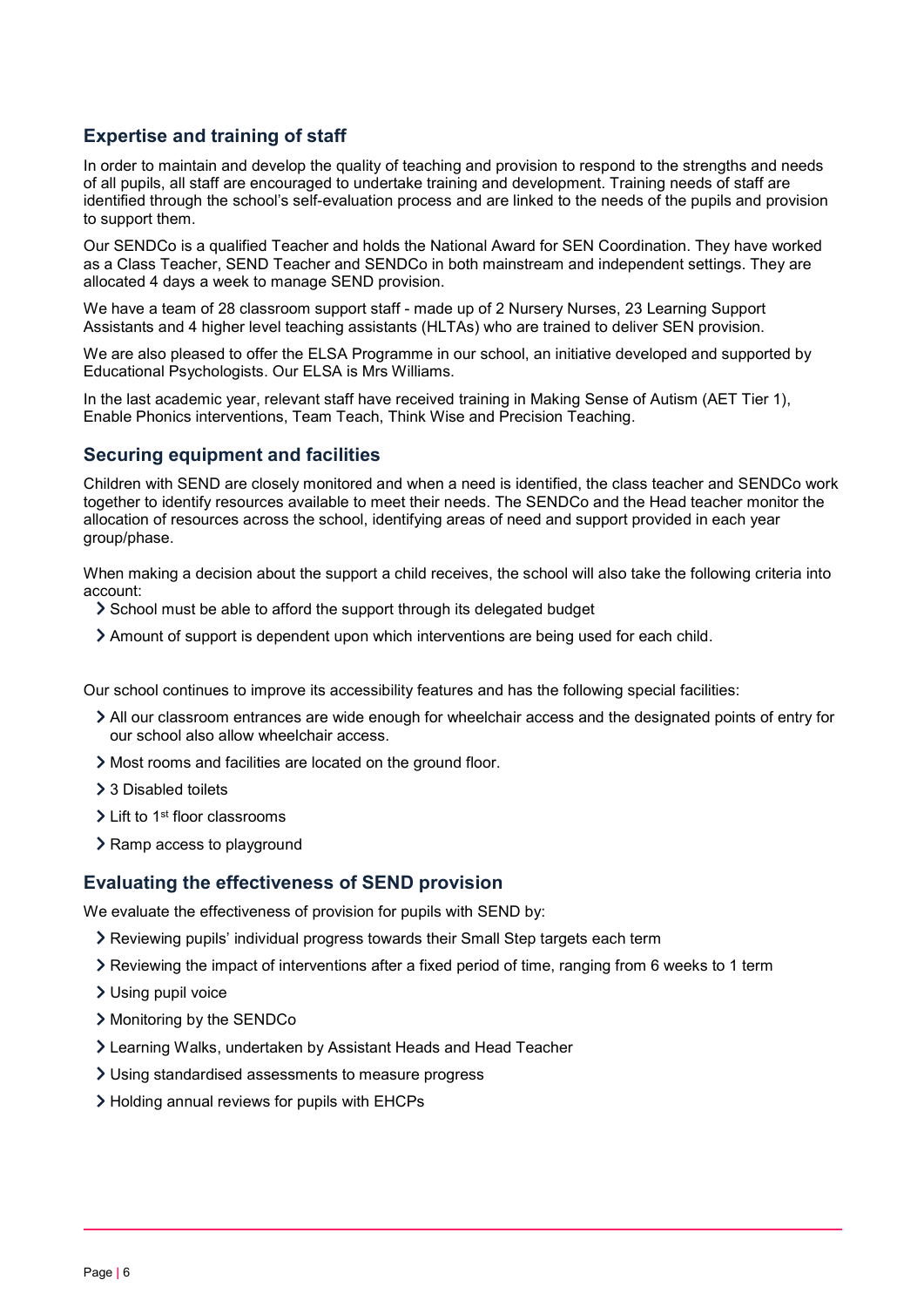## Enabling pupils with SEND to engage in activities available to those in the school who do not have SEND

We have an inclusive policy whereby all children are expected to join in all activities in and out of school. We will provide the necessary support to ensure that this is successful. After school provision, activities outside the classroom and school trips are accessible to all children including those with SEND.

No pupil is ever excluded from taking part in activities because of their SEN or disability.

Our school Admissions Policy avoids disadvantaging pupils with a disability:

- The law requires Children with an Education Health and Care Plan (EHCP) that names a school in their plan is allocated the place and is not subject to conditions set out within our Admissions Policy.
- $\geq$  Our oversubscription list is ranked in the same order as the published oversubscription criteria.

Our School Accessibility Plan 2020-2023, which covers how we aim to improve the physical environment to enable disabled pupils to take better advantage of the education, benefits, facilities and services we provide and improve the availability of accessible information to disabled pupils, can be found here:

https://www.st-bartholomews.leics.sch.uk/page/?title=Policies&pid=15

#### Support for improving emotional and social development

Class teachers are responsible for ensuring the well-being of children in their class. They are the first point of contact for children. Class teachers and teaching assistants have a lot of strategies they can use to ensure that every child feels confident, secure and safe. Children are encouraged to come and talk to an adult they trust if they are worried or concerned about anything.

Children with SEND are monitored closely so that we are familiar with their needs and the aspects of the school day that they may find difficult. Some children may have a 'meet and greet' start to the day with a familiar adult, or a buddy system in place in or out of the classroom. Some children may attend lunch clubs, to support their difficulties as well as to practise specific skills.

Children may also receive support from our Emotional Literacy Support Assistant (ELSA).

#### Working with other agencies

We work with the following agencies to provide support for pupils with SEND:

- Early Years Support Team
- Learning Support Team
- Educational Psychology Team
- > Speech and Language Therapists
- Autism Outreach Team
- Leicestershire Educational Psychology Service
- > School Nurse
- > Hearing Impairment Team
- Visual Impairment Team
- Assistive Technology for Education Support Team
- GPs
- Community Paediatricians
- > Physiotherapists